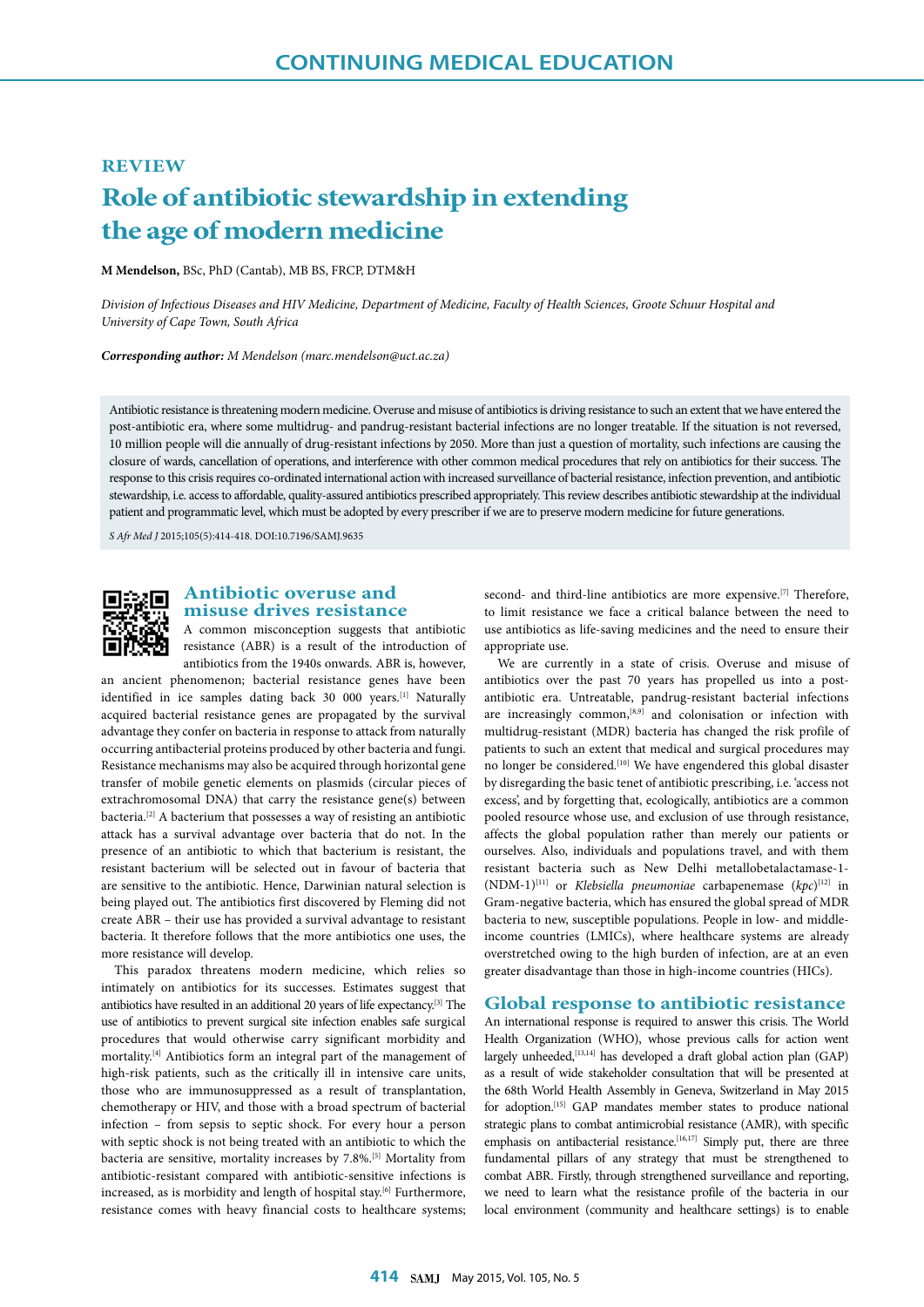appropriate choice of an antibiotic that will be active against a given infection. Secondly, when a bacterium that requires treatment is identified or an empiric antibiotic(s) is needed before its identification, we must optimise the use of that antibiotic to maximise its action (antibiotic stewardship (ABS)). Lastly, we need to prevent infection before it occurs by attending to social determinants that drive infectious diseases, such as water supply and sanitation, and increase access to and coverage with vaccines. Rigorous infection control practice in healthcare settings to prevent transmission of resistant bacteria from patient to patient must be adopted, chief among which is rigorous hand hygiene. Infection prevention as it relates to ABR is comprehensively reviewed in this CME series by Brink<sup>[18]</sup> and Whitelaw.<sup>[19]</sup>

The required response is as pertinent to animal and agricultural sectors as it is to human health. As an estimated 80% of all antibiotic use is in animals[20] and its association with acquisition of resistant bacteria by humans is becoming increasingly clear,<sup>[21]</sup> we disregard the impact of antibiotic use in the animal sector at our peril. However, for the purposes of this review, I concentrate on the essential elements of ABS as it relates to bacterial infections other than tuberculosis in humans.

# **Antibiotic stewardship at the individual patient level**

At an individual patient level, a single fundamental question needs to be asked before any antibiotic is prescribed: 'Does this patient have a bacterial infection that requires an antibiotic?' (Fig. 1.) While particularly pertinent to primary care prescribers and the continued unnecessary use of antibiotics for viral upper respiratory tract infections (URTIs), it applies equally to febrile patients admitted to healthcare institutions at all levels. The identification of intensive care patients in the public and private sectors in South Africa (SA) who were on up to 10 different antibiotics concurrently, testifies to this and the need to realise that collective action is needed.[22]

Although simpler for patients with a clear source of infection, the question of whether a patient has a bacterial infection becomes more complex when related to an undifferentiated fever, i.e. one that lacks a clear site of origin. Fear of missing a bacterial infection is a strong motivator for prescribing antibiotics, $[23]$  whereas having access to diagnostic tests, ideally those at point-ofcare (POC) to help differentiate the cause of fever, increases appropriate antibiotic use. [24,25] Access to a POC malaria rapid diagnostic test in Zambia led to a four-fold reduction in inappropriate antimalarial prescribing, and

a five-fold increase in the appropriate use of antibiotics for pneumonia.[25] Furthermore, when diagnostic and resistance information is provided in a single test, not only may a diagnosis be established, but the time to appropriate antibiotic use reduced. The automated real-time nucleic acid amplification system Xpert MTB/RIF, which can confirm the presence of tuberculosis and its sensitivity to rifampicin within 2 hours, is one such example.[26] Similarly, rapid POC or close to POC non-culture-based tests for antibioticresistant bacteria other than *Mycobacterium tuberculosis* are urgently needed, particularly in LMICs with poor access to assured quality diagnostic services.

When the source of infection is clear, but the microbial aetiology is not, biomarkers such as C-reactive protein (CRP) and procalcitonin (PCT) may be useful tools for specific infections. Both CRP[27,28] and PCT[29,30] have demonstrated utility in differentiating bacterial from viral acute respiratory infection (ARI) in developed countries, and for PCT its use has been estimated to confer substantial economic

gains (USD1.6 billion (ZAR18.8 billion) savings if used across the US health sector) in HICs.[31] In a high tuberculosis-prevalence country such as SA, the utility of CRP and PCT is less clear for ARI, as both are increased in tuberculosis. Furthermore, in a resourcechallenged healthcare setting, PCT, which currently costs in excess of ZAR300 per test, is costly, particularly when used incorrectly.[32]

Once the decision has been made to treat with an antibiotic, it is imperative that, whenever possible, adequate specimens are sent to the laboratory to enable identification of the bacteria causing infection and, critically, its sensitivity profile to antibiotics (the antibiogram) before the antibiotic is administered. The likelihood of adverse effects of broad-spectrum antibiotics, whose use is commonly indicated at the start of treatment, is greater than those of directed, narrow-spectrum antibiotics that can be used once sensitivities are known. An antibiogram is a prerequisite for safe de-escalation from a broad- to narrow-spectrum antibiotic. Without it, the prescriber runs the risk of



*Fig. 1. Algorithm to determine whether a patient has a bacterial infection.*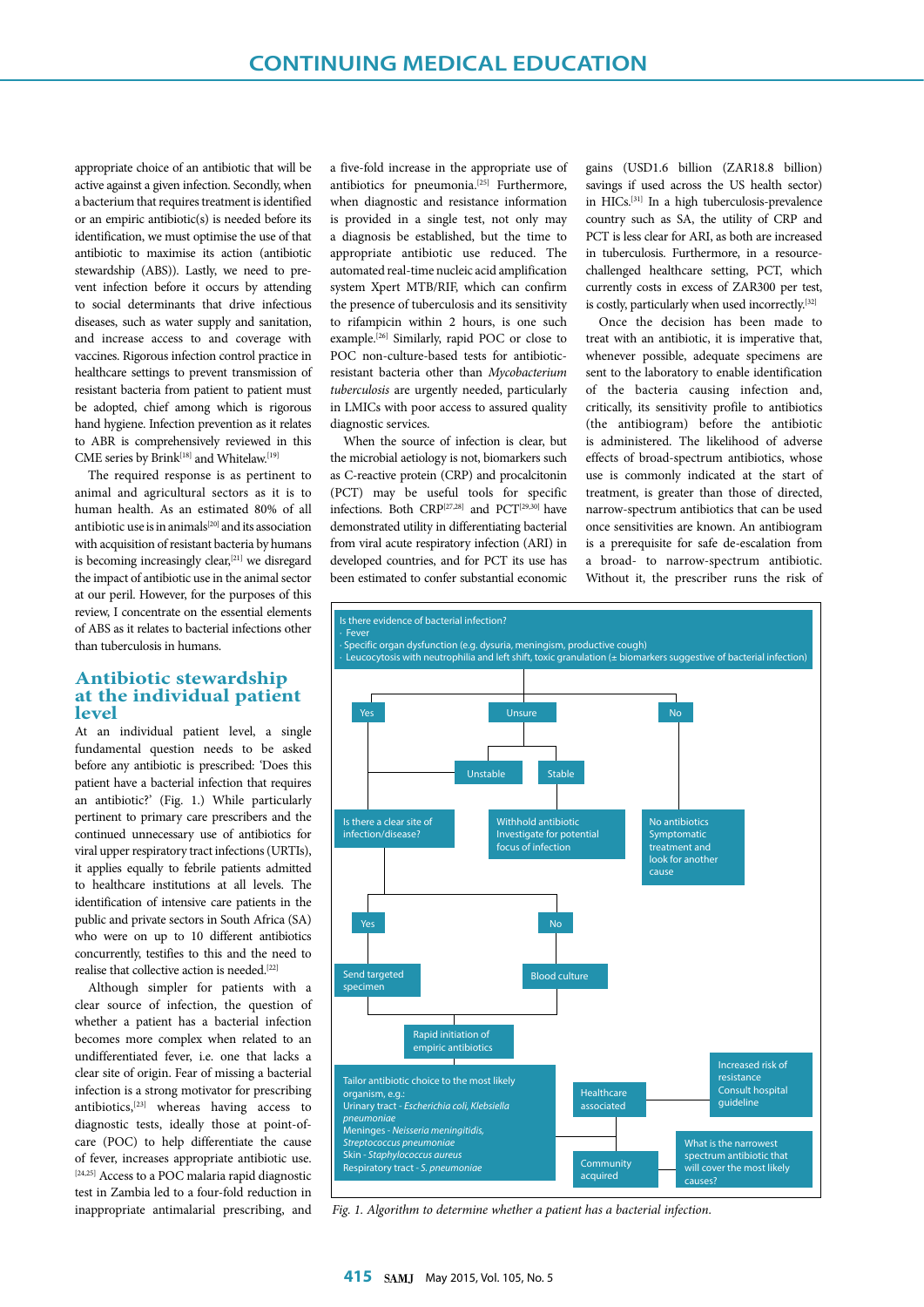using a resistant or partially active antibiotic, which may negatively affect the patient's treatment. Whenever possible, a specimen from the probable site of infection should be sent to the laboratory. If no focus is evident, one or more correctly taken blood cultures are required (Fig. 1).[33] For blood cultures, the volume of blood inoculated is critical in determining yield. In an unselected cohort of adult patients requiring blood culture in the Emergency Department at Groote Schuur Hospital, Cape Town, all cultures were negative if <2 mL of blood were inoculated. The yield doubled if 10 - 12 mL were inoculated compared with 2 - 8 mL (T Boyles – personal communication).

Once appropriate cultures have been sent, considering the checklist presented in Box 1 can optimise prescribing. The empiric choice of an antibiotic is determined by the probable identity of the infecting organism and the likelihood of it carrying a resistance gene. For example, Gram-negative Enterobacteriaceae (*Escherichia coli* and *Klebsiella pneumoniae*) commonly cause urinary tract infections (UTIs); therefore, an antibiotic with a spectrum of activity against Gram-negative bacteria is advised. Resistance to commonly used Gram-negative antibiotics for UTI in community-acquired infections in SA is generally still low, but does vary geographically. Therefore, an antibiotic such as an aminoglycoside or ciprofloxacin would be an acceptable empiric choice. However, in SA, hospital-acquired UTI due to Enterobacteriaceae is characterised by high levels of extendedspectrum beta-lactamase production, rendering many resistant to firstline antibiotics, and forcing the use of second-line, broader-spectrum antibiotics.

The optimal dose of an antibiotic depends on a number of factors, including the pharmacodynamic and pharmacokinetic properties associated with individual antibiotics, the patient's body weight, renal function, and, less commonly, hepatic function. Dosing of many antibiotics is weight dependent, e.g. vancomycin (Box 2), whose dosing frequency must be guided by therapeutic drug monitoring. A lack of attention to weight-based dosing and renally determined dosing frequency represents a common antibiotic prescribing pitfall. Pharmacokinetics play an especially important role in the critically ill patient in whom the volume of distribution may increase, augmented renal clearance may be present, and hypoalbuminaemia may alter the ratio of bound v. unbound antibiotic. Hence, dose must be carefully considered to optimise the effect of the antibiotic, particularly in those who are critically ill.

For many prescribers, determining the duration of an antibiotic course is a matter of what is familiar or easy, and bears little or no relation to trial evidence or national guidelines. Therefore, many antibiotic courses are prescribed for ≥1 week. For example, experience from our ABS programme at Groote Schuur Hospital indicated that the vast majority of patients in the Emergency Department who were prescribed ceftriaxone received a prescription for an antibiotic for 2 weeks, irrespective of the indication (M Mendelson – unpublished observations). Unfortunately, a strong evidence base for antibiotic duration is often lacking, meaning that decisions are based not on randomised controlled trials, but on small observational studies or expert opinion. In SA, the Essential Drugs List (EDL) and Structured Treatment Guidelines (STGs)<sup>[34]</sup>

### **Box 1. Checklist for optimal antibiotic prescribing**

1. Drug – which is the narrowest spectrum antibiotic that I can use to treat this bacterial infection?

2. Dose – many antibiotics require weight-based dosing and their dosing depends on renal and/or hepatic function

- 3. Dose frequency dependent on the half-life of the drug and whether the action of the antibiotic depends on the time above the MIC or the area under the concentration/time curve. Calculation of the dosing frequency may require therapeutic drug monitoring, such as for vancomycin or aminoglycosides
- 4. Duration should be dictated by evidence from randomised controlled trials whenever possible. Expert opinion from national and international guidelines should be consulted where evidence is weak

5. Route – most antibiotics have good oral bioavailability, but some infections will require intravenous therapy either for the whole or part of the course

6. De-escalation – applies to the spectrum of antibiotic use and route of administration. All attempts to convert early from parenteral to oral use should be made MIC = minimum inhibitory concentration.

#### **Box 2. Vancomycin dosing**

All patients should be weighed and GFR estimated

```
All patients should receive a loading dose of 25 - 30 mg/kg
```
All subsequent doses should be 10 - 15 mg/kg (unless inadequate trough levels achieved)

| Dosing interval and measurement of trough concentrations depends on eGFR |  |
|--------------------------------------------------------------------------|--|
|                                                                          |  |

| $eGFR$ (mL/min)                                                 | Dosing interval (hours)           | Measurement of trough concentrations |  |  |  |  |  |  |
|-----------------------------------------------------------------|-----------------------------------|--------------------------------------|--|--|--|--|--|--|
| >80                                                             | 12                                | Before 3rd dose                      |  |  |  |  |  |  |
| $50 - 79$                                                       | 24                                | Before 3rd dose                      |  |  |  |  |  |  |
| $55 - 49$                                                       | 36                                | Before 2nd dose                      |  |  |  |  |  |  |
| $25 - 34$                                                       | 48                                | Before 2nd dose                      |  |  |  |  |  |  |
| <25, haemodialysis or chronic ambulatory<br>peritoneal dialysis | When trough level<br>$<$ 15 µg/mL | 3 days after loading dose            |  |  |  |  |  |  |

Aim for trough concentration of 10 - 20 µg/mL, except for osteitis or endocarditis, or if MIC >1 µg/mL, when trough should be 15 - 20 µg/mL

If trough is too low – increase the dose

If trough is too high – increase the dosing interval

eGFR = estimated glomerular filtration rate.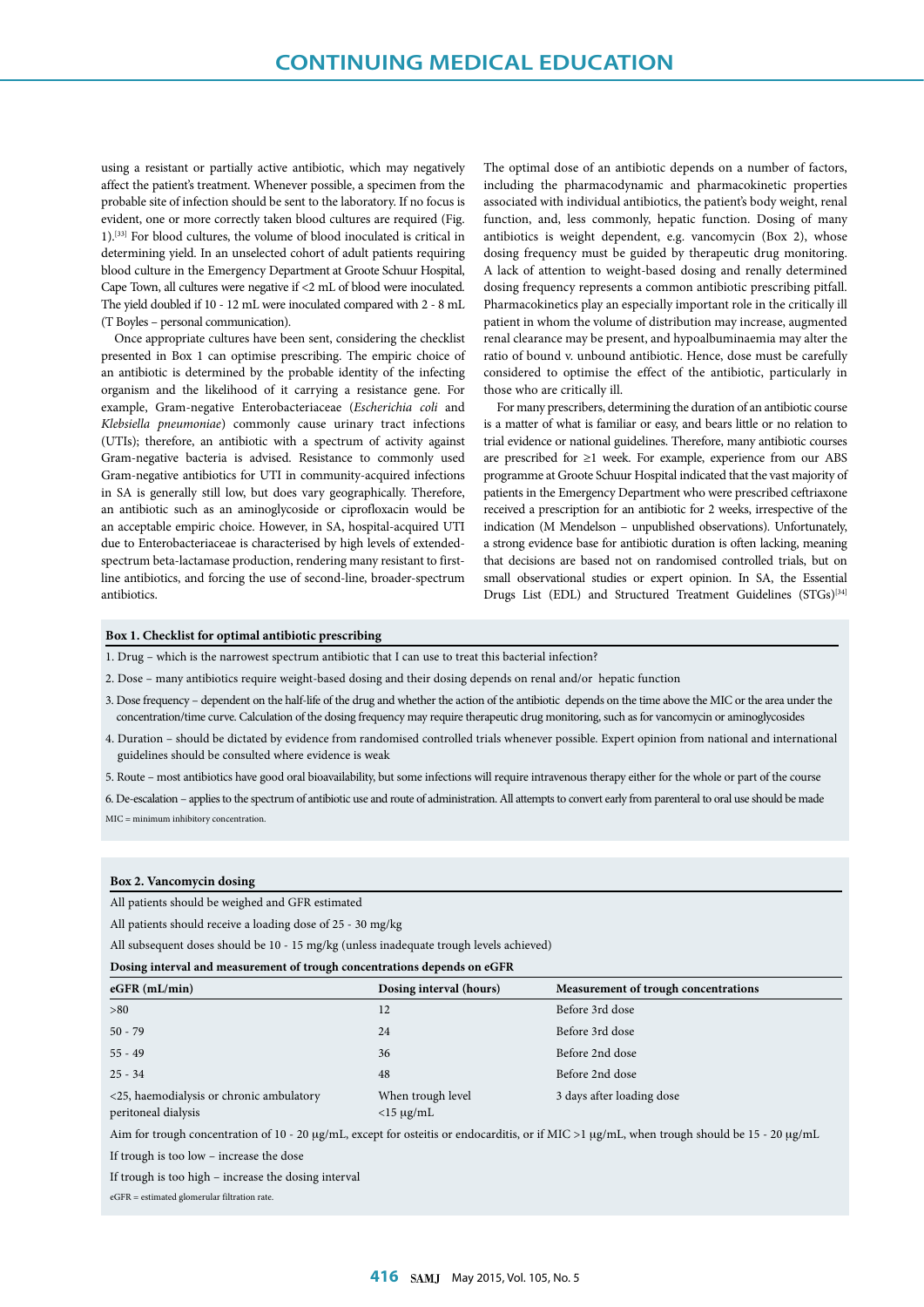## Box 3. Criteria for switching from parenteral to oral antibiotic route<sup>[61,62]</sup>

1. No indication requiring long-term parenteral antibiotic use: endocarditis, meningitis, central nervous system infection, osteomyelitis, prosthetic material infection, *Staphylococcus aureus* bacteraemia, undrained or undrainable abscess and neutropenic fever

- 2. Patient is able to take oral medications and lacks indications of potential malabsorption
- 3. An alternative oral antibiotic is available
- 4. Temperature <38°C for ≥24 hours
- 5. Clinically improving or remaining stable

may guide prescribers. The SA Antibiotic Stewardship Programme (SAASP) guidelines for antibiotic prescribing in adults,<sup>[35]</sup> which is aligned to the EDL and STGs, provide an algorithmic approach to prescribing and further information on treatment duration. It is now available as the 'SAASP' App across platforms.

The route of administration of an antibiotic depends on the site of infection, how rapidly high drug levels need to be achieved, and ability of a patient to absorb an oral antibiotic. Some infections, such as bacterial meningitis, osteomyelitis or endocarditis, require high levels of antibiotic to be delivered to the site of infection, and necessitate parenteral antibiotics for all or the majority of the course. De-escalation to an oral antibiotic is a key principle of stewardship, as this obviates the need for vascular access and enables removal of a peripheral or central line. This reduces the risk of central line-associated bloodstream infections (CLABSI) or its peripheral counterpart. Prevention of CLABSI reduces morbidity, length of hospital stay and, ultimately, mortality.[36] Box 3 gives guidance for safe de-escalation from the parenteral to oral route.

# **Antibiotic stewardship at the programmatic level**

At a programmatic level, interventions to reduce antibiotic prescribing and improve microbial outcome tend to be either restrictive (limit how a prescriber prescribes) or persuasive (advise the prescriber or give feedback about how they prescribed).

Approximately 80% of antibiotics used in humans are prescribed in primary care.<sup>[37,38]</sup> The success of interventions at the community level depends in part on the barriers to change in that particular community and differs in countries and across borders. A meta-analysis of 39 studies of interventions to improve antibiotic prescribing in ambulatory patients concluded that multifaceted interventions are most effective at achieving overall reduction in use, while printed educational material or feedback and audit were of little value.<sup>[39]</sup> Interactive educational sessions outperformed the didactic approach, and collaborative educational meetings between

|                                                            | Insert<br>[Hospital] Antibiotic Stewardship Programme<br>Hospital<br><b>Antibiotic Prescription Chart</b><br>Ward<br>logo                                                          |                                   |  |      |           |       |  |                       |      |              |                |        |   |   |   |   |   |   |    |
|------------------------------------------------------------|------------------------------------------------------------------------------------------------------------------------------------------------------------------------------------|-----------------------------------|--|------|-----------|-------|--|-----------------------|------|--------------|----------------|--------|---|---|---|---|---|---|----|
| <b>Patient Label</b><br>Weight<br><b>Allergies</b><br>eGFR |                                                                                                                                                                                    |                                   |  |      |           |       |  |                       |      |              |                |        |   |   |   |   |   |   |    |
|                                                            | <b>Diagnosis</b><br>Pneumonia<br>Meningitis<br>Line infection<br>UTI<br>Infection<br>Episode 1<br><b>Cellulitis</b><br>Intra-abdominal infection<br>Other<br>Community<br>Hospital |                                   |  |      |           |       |  |                       |      |              |                |        |   |   |   |   |   |   |    |
|                                                            | Source*<br>Indication<br>$P = prophylactic$<br>$E =$ empirical<br>$D =$ definitive<br>acquired<br><b>SEND APPROPRIATE CULTURES BEFORE PRESCRIBING ANTIBIOTICS</b>                  |                                   |  |      |           |       |  |                       |      |              |                |        |   |   |   |   |   |   |    |
|                                                            | Sent before<br>Sent after<br>Not<br><b>Cultures</b><br>antibiotics<br>antibiotics<br>sent                                                                                          |                                   |  |      |           |       |  | <b>Antibiotic Day</b> | Date | $\mathbf{1}$ | $\overline{ }$ | 1      | 4 | s | ٤ | 7 | ŝ | 9 | 10 |
|                                                            | *CA = Community acquired: within s48h, of admission<br>HA = Hospital-acquired: >48h after admission or within 30 days of discharge                                                 |                                   |  |      |           |       |  | <b>V</b> Time         |      |              |                | Revier |   |   |   | Š |   |   |    |
|                                                            | Indication   Medicine Approved Name or GE                                                                                                                                          |                                   |  | Dose |           | Route |  |                       |      |              |                |        |   |   |   |   |   |   |    |
| P<br>H                                                     | <b>Start</b><br>Date                                                                                                                                                               | Duration                          |  |      | Frequency |       |  |                       |      |              |                |        |   |   |   |   |   |   |    |
| F                                                          | Time                                                                                                                                                                               |                                   |  |      |           |       |  |                       |      |              |                |        |   |   |   |   |   |   |    |
| D                                                          | name                                                                                                                                                                               | Contact<br>Doctor's signature and |  |      | Pharmacy  |       |  |                       |      |              |                |        |   |   |   |   |   |   |    |

*Fig. 2. South African Antibiotic Stewardship Programme prescription chart.*

different groups involved in prescribing, i.e. a multidisciplinary community stewardship approach, showed promising reductions in antibiotic prescribing.[40] Combining teaching of primary care clinicians in enhanced consulting skills and the introduction of POC CRP into their practices, had an additive effect on appropriate, safe antibiotic prescribing, which was cost-effective.<sup>[28,41]</sup> The use of delayed prescriptions effectively reduced antibiotic use without increasing mortality.<sup>[42-44]</sup> All of these interventions are potentially transferable to LMICs, including SA.

Successful interventions to reduce prescribing in hospitalised patients have also been the subject of a Cochrane review.[45] Poor study designs in many investigations limited the number of studies included in the analysis to 20%. There were no direct comparative studies between persuasive and restrictive interventions, but a metaanalysis of interrupted time series studies allowed comparison. Interestingly, restrictive interventions (compulsory order forms, expert approval, removal by restriction and

review and change) were more effective than persuasive (dissemination of educational material, reminders, audit and feedback, and educational outreach) interventions in the first 6 months; yet, there was no difference in the longer term at 12 and 24 months. Whether combinations of intervention type would have a sustained effect needs to be investigated.

It is notable that none of the studies included in the Cochrane review was from Africa. ABS has only recently been formally introduced in SA as a change mechanism, led by SAASP since 2012. One study published to date has adopted two persuasive interventions to augment restrictive practices that were already in place at a central hospital in Cape Town;[32] ABS ward rounds and a dedicated antibiotic prescription chart were included in a trial in two general medical wards for a 12-month period, using the previous intervention-free year as comparator. Weekly multidisciplinary ward rounds involved the prescribing physicians, an infectious diseases specialist, microbiologist, infection control officer, and pharmacist. The charts and case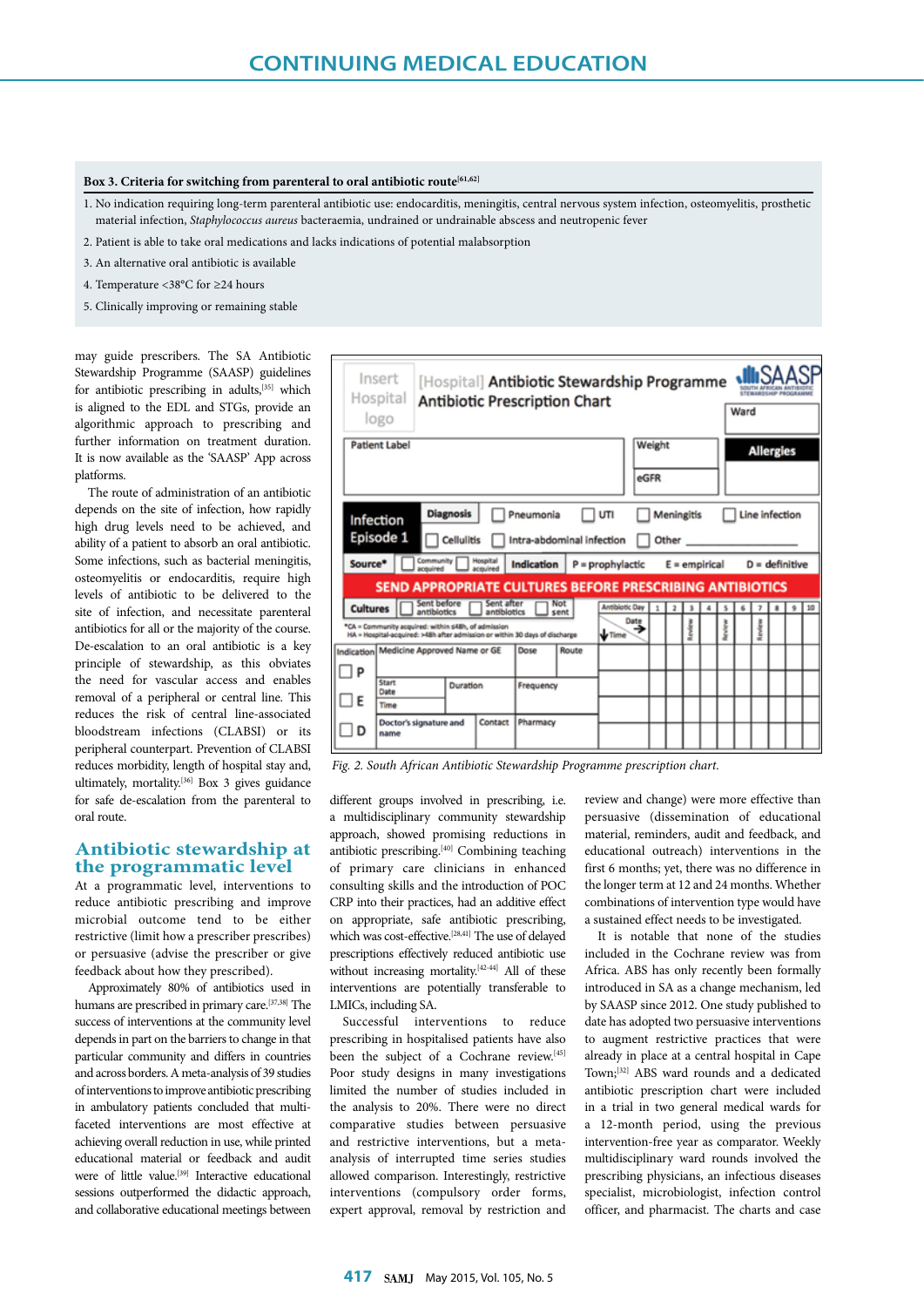reports of each patient on a single ward, alternating weekly, were reviewed. Antibiotic use was reduced by 19.6% without an increase in inpatient mortality or 30-day readmission rate. Although not a primary objective of the study, the intervention resulted in a 35% reduction in antibiotic budget. This type of multidisciplinary team is unlikely to be reproducible across SA and most developing country settings; however, a prescriber and pharmacist can form the nucleus of any such stewardship team.

A dedicated antibiotic prescription chart in the study by Boyles *et al.*[32] was designed to focus the prescriber's attention on the indication for prescribing antibiotics, whether the infection was community or hospital acquired, and provided strong messaging to trigger appropriate sample(s) to be sent for culture (Fig. 2). Antibiotic prescribing was divided into infection episodes – if a patient developed a second or third bacterial infection in hospital, the prescriber would have to go through the same process again, and the antibiotics used to treat that infection could immediately be identified for review and audit. The use of choice architecture, which describes the way in which decisions can be influenced by how choices are presented,<sup>[46]</sup> was recently used to improve anti-infective prescribing in a comparative study from a large UK teaching hospital.<sup>[47]</sup>

Through its national strategic plan for AMR,[48] SA has national core standards for antimicrobial stewardship (and for infection prevention control) that will be monitored by the Office of Health Standards and Compliance. These standards include the requirement for stewardship committees and teams in all our hospitals and at district level. A clear roadmap for change is being implemented.

## **Barriers to antibiotic stewardship**

Behaviour modification is a major factor in rectifying poor prescribing practice. Inappropriate prescribing is driven by a complex set of prescriber and patient behaviours. At the most basic level, community prescribing is often influenced by prescribers who perceive that their patients will be dissatisfied should they not receive an antibiotic. This is especially evident in how doctors perceive parental expectations.<sup>[49]</sup> Patient expectations of receiving an antibiotic, particularly for ARI, is often high, and these have a significant influence on prescribing, even when the prescriber believes that an antibiotic is unnecessary.<sup>[50,51]</sup>

Raising public awareness to the risks posed and drivers of ABR is an important intervention. Yet, not all campaigns have been successful;<sup>[52]</sup> national campaigns in different European countries have had mixed results, with those in Germany, Spain, Greece and the UK being unsuccessful in leading to important reductions in community antibiotic use or knowledge about appropriate use, as opposed to those in Sweden, Norway, France and Belgium. Successful national campaigns are characterised by a multifaceted nature and repetition over several years. Unfortunately, there seems to be no simple relationship between knowledge and appropriate use; in a face-to-face household survey of 10 981 randomly selected UK adults in 2003, multivariate analysis found that better knowledge in women was associated with being more likely to give an antibiotic to someone else for whom it was not prescribed.<sup>[53]</sup> This endorses the fact that behaviour change is complex and more than merely about providing information.

In terms of creating public behavioural change, despite media campaigns being more successful at disseminating information, medical professionals are more successful in changing patient behaviour.[54] Potential behavioural changes in community prescribers include improving their belief in the consequences of overprescribing and addressing their concerns around the consequences of not prescribing. Encouraging patients to adopt self-care for symptomatic relief of URTIs by consulting pharmacists instead of requesting antibiotics from doctors and greater mentoring of patients on their antibiotic use have the potential for creating change in antibiotic use at the community level.

To enable good stewardship, prescribers must have access to affordable antibiotics of assured quality. Producing a new antibiotic pipeline is not in itself the answer to the ABR problem, as resistance has developed within 16 years of every antibiotic introduced to date;<sup>[55]</sup> penicillin resistance was first identified 3 years before the antibiotic was introduced. However, lack of access to antibiotics is a major cause of mortality, mainly in children <5 years of age, of whom more currently die of pneumonia owing to a lack of available treatment than of ABR. Substandard and falsified antimicrobials have undermined prescribing in these countries, as has the lack of affordable medicines, whereas the use of generic medicines has successfully driven down cost.[56] Generics produced locally to rigorous good manufacturing practice standards may enhance access to quality-assured antibiotics and thus save lives.[57-59] A strong medicine regulatory authority is a prerequisite to ensure the success of a generic antimicrobial policy.

## **Conclusion**

The development of ABR cannot be prevented, but the extent to which it impacts on modern medicine can be altered through access to assured-quality, affordable antibiotics used in an appropriate manner. The onus is on every prescriber to become an antibiotic steward, ensuring that an antibiotic is only prescribed for a bacterial infection that requires treatment, and that the use of that antibiotic is optimised at an individual patient level. Programmatically, ABS must be developed as part of a national plan along with enhanced surveillance, reporting and infection prevention initiatives. Behavioural change programmes aimed at supporting prescribers and changing patient expectations are critical interventions, as is the need for increased access to diagnostic services and the development of POC or near-POC rapid diagnostics that couple pathogen and resistance information.

If we are to alter the course of history, and prevent a situation where 10 million people die annually from antibiotic-resistant infections by 2050,[60] prescribers and public alike need to join the international community in change to preserve this precious resource.

#### **References**

- 1. D'Costa VM, King CE, Kalan L, et al. Antibiotic resistance is ancient. Nature 2011;477(7365):457-461. [http://dx.doi.org/10.1038/nature10388]
- 2. Barlow M. What antimicrobial resistance has taught us about horizontal gene transfer. Methods Mol Biol 2009;532:397-411. [http://dx.doi.org/10.1007/978-1-60327-853-9\_23] 3. United Kingdom Government. Infections and the rise of antimicrobial resistance. Annual Report of the
- Chief Medical Officer 2011;2. https://www.gov.uk/government/uploads/system/uploads/attachment\_ data/file/138331/CMO\_Annual\_Report\_Volume\_2\_2011.pdf (accessed 2 February 2015).
- 4. Awad SS. Adherence to surgical care improvement project measures and post-operative surgical site infections. Surg Infect (Larchmt) 2012;13(4):234-237. [http://dx.doi.org/ 10.1089/sur.2012.131]
- 5. Kumar A, Roberts D, Wood KE, et al. Duration of hypotension before initiation of effective antimicrobial therapy is the critical determinant of survival in human septic shock. Crit Care Med 2006;34(6):1589-1596.
- 6. Kayange M, Kamugisha E, Mwizamholya DL, Jeremiah S, Mshana SE. Predictors of positive blood culture and deaths among neonates with suspected neonatal sepsis in a tertiary hospital, Mwanza-Tanzania. BMC Pediatr 2010;10:39. [http://dx.doi.org/10.1186/1471-2431-10-39]
- 7. World Health Organization (WHO). WHO Policy Perspective 2005, adapted from WHO Model Formulary, WHO Clinical Guidelines and Management Sciences for Health's 2004 International Drug Price Indicator Guide. http://www.who.int/management/anmicrobialresistance.pdf (accessed 2 March
- 2015). 8. Walsh TR, Toleman MA. The emergence of pan-resistant Gram-negative pathogens merits a rapid global political resonse. J Antimicrob Chemother 2012;67:1-3. [http://dx.doi.org/10.1093/jac/dkr378]
- 9. Migliori GB, De Iaco G, Besozzi G, Centis R, Cirillo DM. First tuberculosis cases in Italy resistant to all tested drugs. Euro Surveill 2007;12(5):E070517.1.
- 10. Smith R, Coast J. The true cost of antimicrobial resistance. BMJ 2013;346:f1493. [http://dx.doi. org/10.1136/bmj.f1493]
- 11. Kumarasamy KK, Toleman MA, Walsh TR, et al. Emergence of a new antibiotic resistance mechanism in India, Pakistan, and the UK: A molecular, biological, and epidemiological study. Lancet Infect Dis<br>2010;10(9):597-602. [http://dx.doi.org/10.1016/S1473-3099(10)70143-2]<br>12. Nordmann P, Cuzon G, Naas T. The real threat o
- bacteria. Lancet Infect Dis 2009;9(4):228-236. [http://dx.doi.org/10.1016/S1473-3099(09)70054-4] 13. World Health Assembly. World Health Assembly Resolution WHA51.17. Emerging and other
- communicable diseases: Antimicrobial resistance. http://apps.who.int/medicinedocs/documents/s16334e/ s16334e.pdf (accessed 2 February 2015).
- 14. World Health Assembly. World Health Assembly Resolution WHA58.27. Improving the containment of antimicrobial resistance. http://www.searo.who.int/entity/medicines/topics/wha\_58\_27.pdf (accessed 2 February 2015).